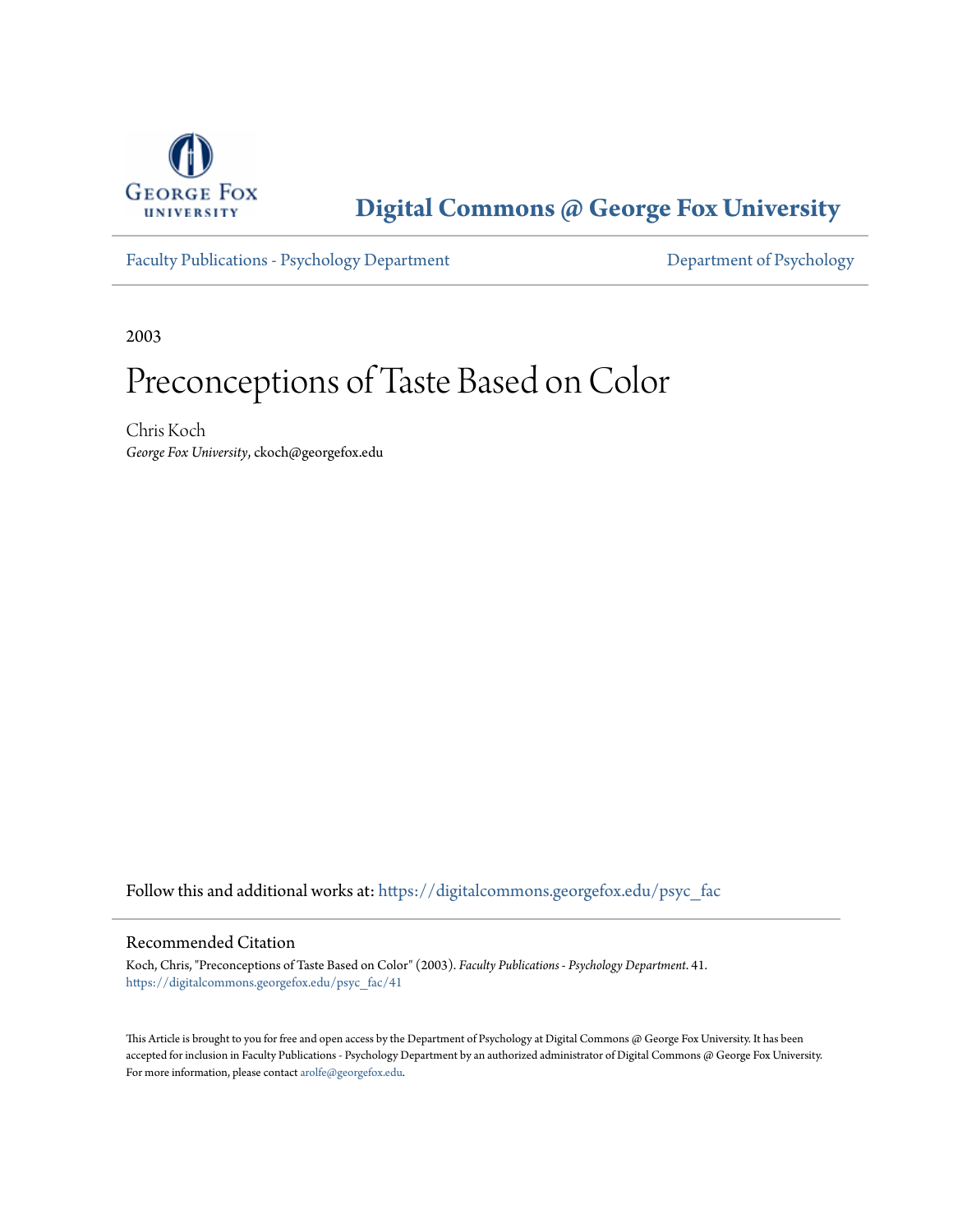# Preconceptions of Taste Based on Color

CHRISTOPHER KOCH

*Department* of *Psychology George Fox University* 

# ERIC C. KOCH *Department* of *Business Administration Texas Tech University*

**ABSTRACT. The authors examined preconceptions** of **taste based on color with a questionnaire administered to 45 college students. The questionnaire related 8 tastes with 10 colors. The results suggested that only a limited number** of **colors are positively associated with preconceptions** of **taste. However, certain colors (e.g., red and green) showed consistent patterns of association with taste. Implications for future research examining an indirect relationship between color and taste are discussed.** 

Key **words: color, taste perception** 

PERCEPTUAL DIMENSIONS OF FOOD are important for taste (Moskowitz, 1972). The idea that color can influence taste is commonplace (Current Health, 1993). For instance, cookbooks will often use phrases such as "retain color," "natural color," and "deep in color." They suggest using certain garnishes to enhance the color of the food (Tufts University Health & Nutrition Letter, 1998). There are also sections describing how to identify certain foods by color (e.g., peppers). We also use color to determine the quality of food (Trinkaus, 1995) or how well something is cooked (e.g., rare, medium-rare, well-done).

Colors that create an unnatural tint in food may also create an aversion to that food item (Tufts University Health & Nutrition Letter, 1993). According to Dean (1988), even fish seem to be influenced by the color of the lure. However, color and taste are not always positively related. For example, Long (1995) showed that redder apples do not necessarily taste better. Research on birds also supports the idea that color and palatableness of food are inversely related (Holloway, 1993). In fact, the scientific research in perception concerning the impact of color on taste has generally found no relationship between the two.

*We thank James M. Brown for his comments concerning an earlier drafi of this pape,: Address correspondence to Christopher Koch, Department of Psychology, George Fox University, 414 N. Meridian St., Newberg, OR 97132; ckoch@grorgefox.edu (e-mail).*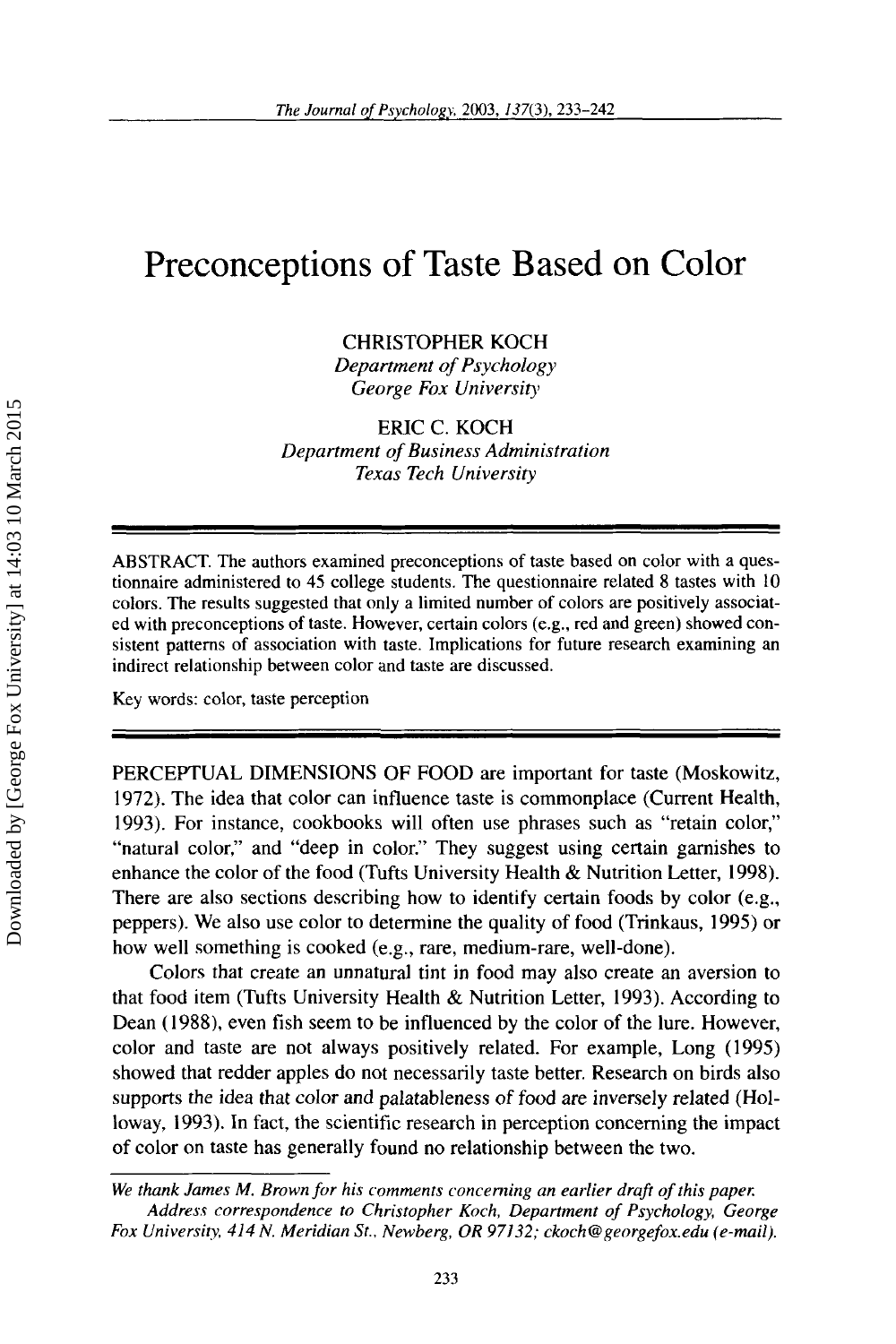The research on color and taste has typically been done with colored liquid and gelatin solutions. For example, Strugnell (1997) had participants rank samples of liquid based on sweetness. He then used liquids of different colors while holding the amount of sweetness constant. Participants again had to rank the drinks by sweetness. He found few consistencies between color and rank except that red tended to be the sweetest and blue the least sweet.

Alley and Alley (1998) used 10 samples of an aqueous sucrose solution in liquid and gelatin forms. The solutions were presented in four different colors plus a colorless control solution. They found that liquids were rated sweeter than solids and that solutions in color were perceived to be sweeter than the colorless control solution but no differences were found among colors. Frank, Ducheny, and Mize (1989) examined the influence of color, odor, and taste by using red coloring and strawberry odorant with aqueous sucrose solutions. Participants rated the solutions on sweetness. The results indicated that strawberry odor increased sweetness ratings but the red coloring had no effect on sweetness.

Guinard, Souchard, Picot, Rogeaux, and Siefferman (1998) determined the characteristics associated with the thirst-quenching quality of beer. They asked 12 trained judges to rate 18 beers on a variety of characteristics. Carbonation and bubble density were positively related with thirst-quenching beers, but foam, aroma, and flavor (e.g., malty, bitter, hoppy, burnt), and color were negatively associated with thirst quenching. Hyman (1983) conducted taste tests combining three tasteless food dyes (red, yellow, and brown) with carbonated water and white birch beer. He found that color had little effect with carbonated water but did influence the taste rating of birch beer.

Finally, Oram, Laing, Hutchinson, and Owen (1995) used four drinks that differed in color and flavor. Some combinations were typical and some resulted in atypical combinations of color and flavor. Child and adult tasters identified the drinks using four flavor names. Oram et al. found that drink identification by older people was less influenced by color and more influenced by taste. Norton and Johnson (1987) found that a distinctive flavor influenced the ratings of appeal, sweetness, and appropriate color of yogurt samples but that color influenced only the rating of appropriate color.

Although the studies dealing with color and taste indicate that color may have only a minimal effect on taste perception, these studies focused on the impact color has on the actual perception of food (i.e., gelatin) and drink. In the present study, we did not deal with the perception of taste but with preconceptions of taste as a result of color information. Specifically, we used a questionnaire to address the question of whether or not color influences preconceptions of taste. An examination of preconceptions of taste is important for two reasons. First, given the research indicating that color has a minimal impact on taste, examining preconceptions of taste will help determine whether color can influence how a food is expected to taste. Second, Nisan (1973) demonstrated that anticipated taste is influenced by the amount of time between selection and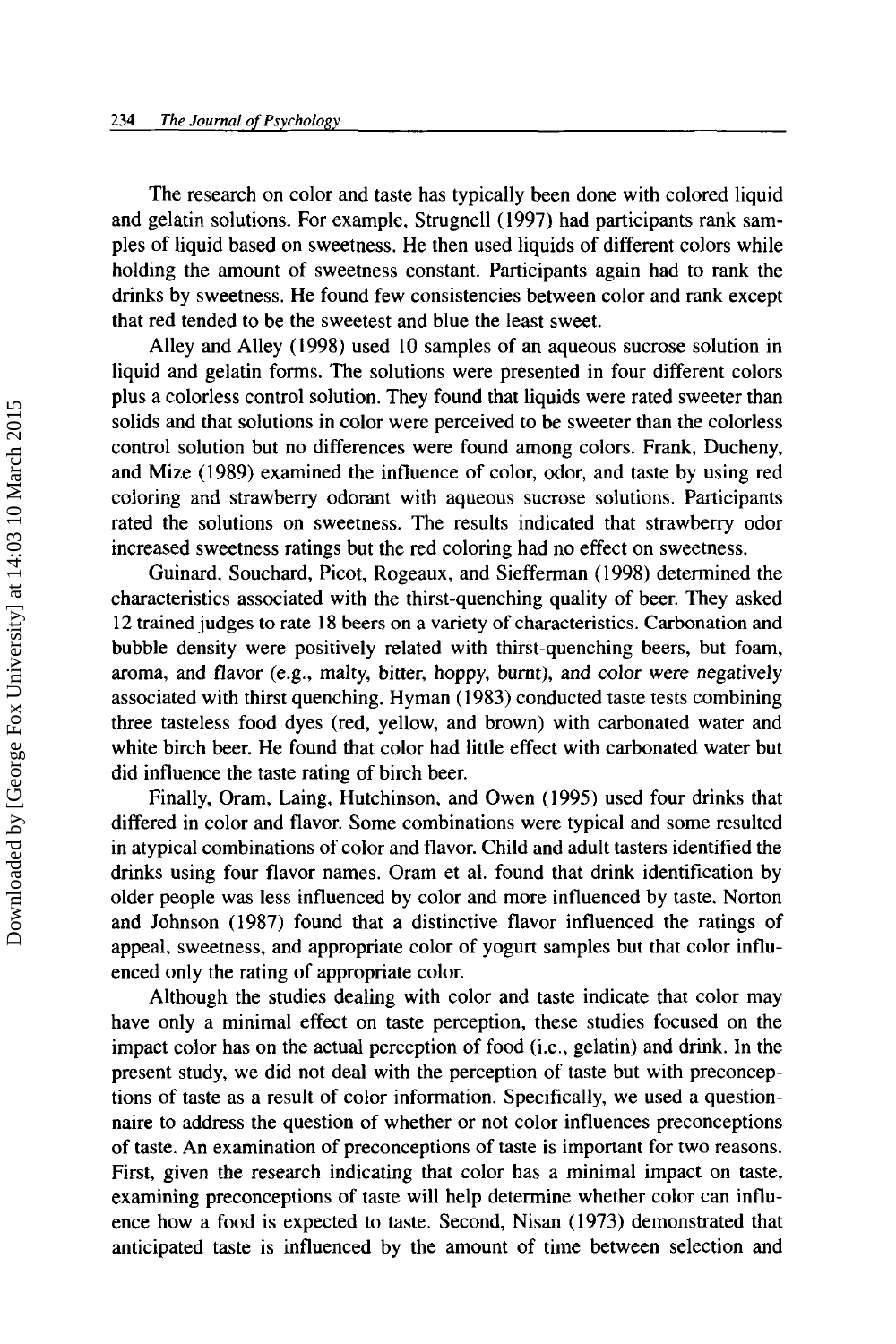receipt of a particular food. Because Reardon and Bushnell (1988) found that  $6\frac{1}{2}$ month-old infants could match the color of a cup with sweet and bitter tastes, color may be able to influence the anticipated taste of food or drink (Allen  $\&$ Madden, 1985; Evans & Kagehiro, 1977).

#### **Method**

## *Participants*

Forty-five upper-division business students (24 men and 21 women; mean age, 23.20) at the University of Oregon volunteered to participate in the study. Students were given class credit for their participation.

#### *Instrument and Procedure*

We designed a survey to examine the role of color in perceived taste using soft drinks as target beverages. Soft drinks were chosen because past research has concentrated on the effect of color on a liquid. Koch, Koch, and Forbes (2001) also found that soft drinks were significantly associated with certain colors. Therefore, colors commonly used in packaging soft drinks were included in the survey along with actual colors of soft drinks. The colors included red, green, yellow, blue, brown, orange, purple, black, gray, and white.

Sweet, sour, bitter, and salty were included in the questionnaire as possible tastes. Four additional tastes associated with soft drinks were also included (syrupy, bubbly, citrusy, fruity). Thus, 10 colors and 8 tastes were used in the study. We assessed the associations between each taste and color on a 10-point rating scale so that the questionnaire consisted of 80 questions; for example, "On a scale from 1 to 10 with 10 being the most sweet, how sweet is the color red?' and "On a scale from 1 to 10 with 10 being the most sour, how sour is the color green?' Four additional questions were included for demographic purposes.

Participants were administered the color and taste questionnaire and instructed to answer each question as accurately as possible. There was no time limit for completing the questionnaire.

#### **Results**

We collapsed the responses into three categories based on how the color was associated with a particular taste. Scores of 1 through 3 were classified as negatively associated whereas scores of **4** through 6 were classified as somewhat associated, and 7 through 10 were positively associated. **A** series of chisquare analyses was conducted to determine significant associations. Those colors positively and negatively associated with each characteristic of taste are presented in Table 1.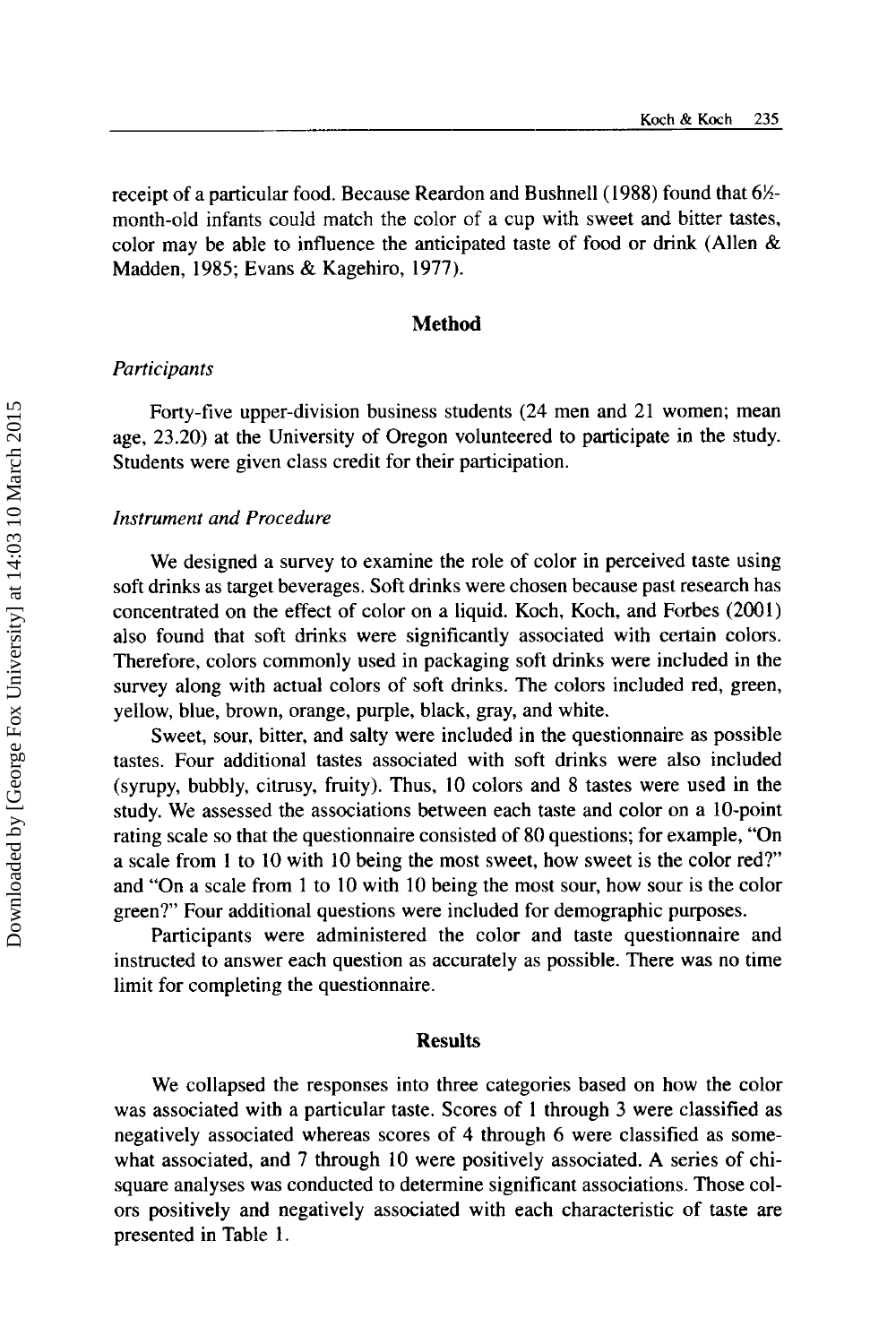| Sweet                                  | Sour                                                                   | <b>Bitter</b>                       | <b>Salty</b>                                                                        | Citrusy                                                                       | Syrupy                                                | Fruity                                 | <b>Bubbly</b>                          |
|----------------------------------------|------------------------------------------------------------------------|-------------------------------------|-------------------------------------------------------------------------------------|-------------------------------------------------------------------------------|-------------------------------------------------------|----------------------------------------|----------------------------------------|
|                                        |                                                                        |                                     |                                                                                     | Positive associations                                                         |                                                       |                                        |                                        |
| Red<br>Orange                          | Green<br>Yellow                                                        |                                     | White                                                                               | Yellow<br>Orange                                                              | <b>Brown</b>                                          | Red<br>Yellow<br>Orange                |                                        |
|                                        |                                                                        |                                     |                                                                                     | Negative associations                                                         |                                                       |                                        |                                        |
| Green<br><b>Brown</b><br>Black<br>Gray | Red<br><b>Blue</b><br><b>Brown</b><br>Purple<br>Black<br>Gray<br>White | Red<br><b>Blue</b><br>Gray<br>White | Red<br>Green<br>Yellow<br>Blue<br><b>Brown</b><br>Orange<br>Purple<br>Black<br>Gray | Red<br><b>Blue</b><br><b>Brown</b><br>Purple<br><b>Black</b><br>Gray<br>White | Green<br><b>Blue</b><br><b>Black</b><br>Gray<br>White | Brown<br><b>Black</b><br>Grav<br>White | Red<br>Green<br>Brown<br>Black<br>Gray |

# *Positive Associations*

Results of the chi-square analyses are presented in Table *2.'* The findings indicate that red and orange were positively associated with sweet. Green and yellow were associated with sour. Yellow and orange were associated with cit-

IThe present study examines relationships between color and taste. If no relationship exists between a particular color and taste, it is assumed that responses will be equally distributed across the rating scale for that color-taste pairing. The appropriate chi-square test in this case is a goodness of fit test. Although there are corrections for multiple chi-squares comparisons when using a test of independence (Maxwell, 1970; Rosnow & Rosenthal, 1991; Stuart, 1955), these corrections do not apply to chi-square tests for goodness of fit. Rosnow and Rosenthal (1996) have suggested that effect sizes can be helpful in evaluating chi-square analyses. Therefore, Tables 2 and 3 present the effect size associated with each chi-square. According to Cohen (1988), .3 should be considered a medium effect size, whereas *.5* should be considered a large effect size. In addition, we included the exact *p* values (to three decimal places. It should be noted that using a more stringent alpha level (e.g., .01) does not change the findings of the study. However, a Bonferroni correction with a critical alpha level of .0003125 does eliminate some significant relationships. Therefore, all chi-squares, effect sizes, and Bonferroni corrections are presented in Tables 2 and 3. We discuss the results using the combination of these measures.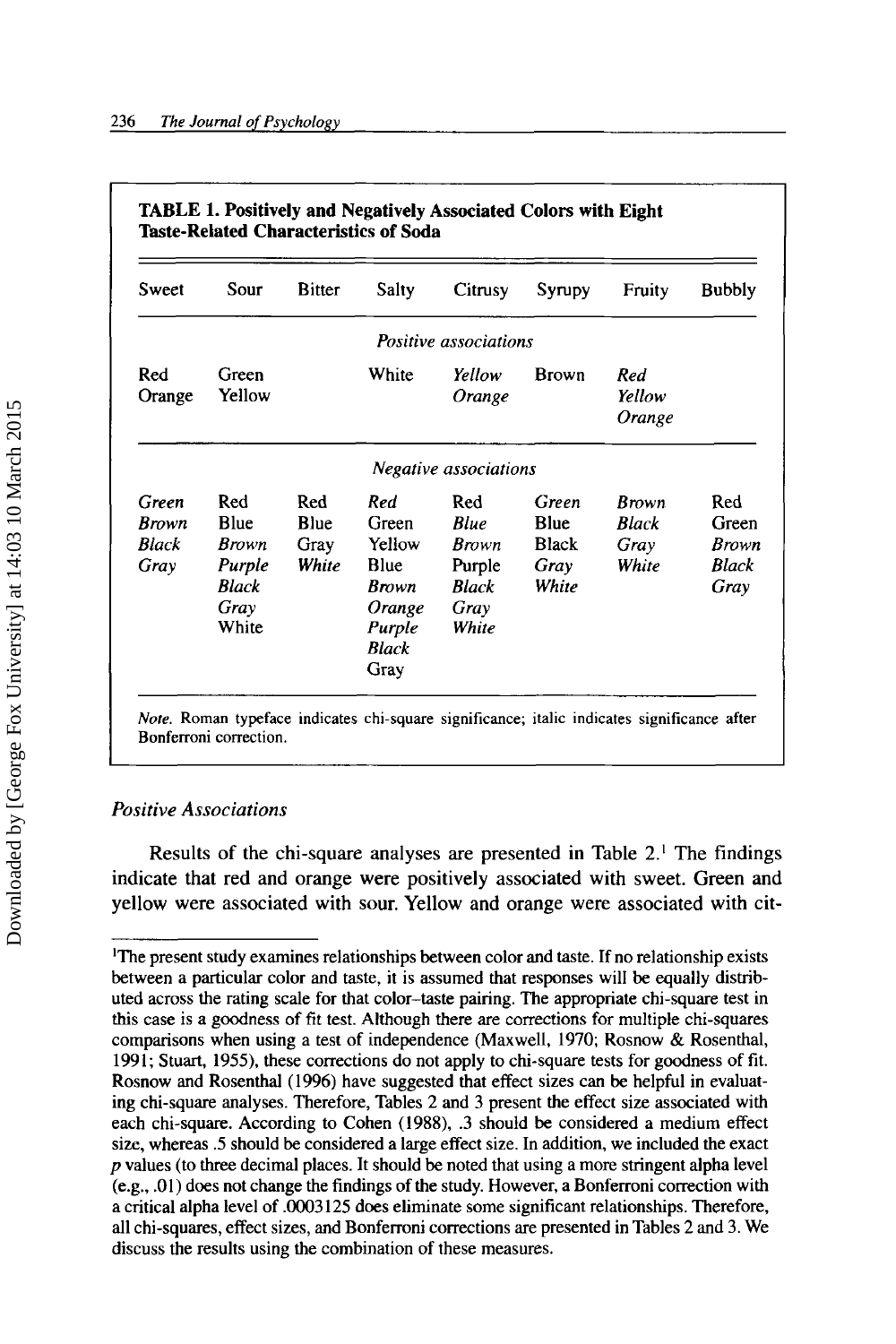| <b>Taste</b>  | Color        | Chi-square | р       | Effect size |
|---------------|--------------|------------|---------|-------------|
| Sweet         | Red          | 13.88      | .001    | 0.32        |
| Sweet         | Orange       | 14.95      | .001    | 0.35        |
| Sour          | Green        | 11.32      | .003    | 0.29        |
| Sour          | Yellow       | 12.53      | .002    | 0.30        |
| <b>Bitter</b> | <b>Black</b> | 11.31      | .003    | 0.29        |
| Citrusy       | Yellow       | 30.85      | $.000*$ | 0.48        |
| Citrusy       | Orange       | 46.20      | $.000*$ | 0.58        |
| Salty         | White        | 13.07      | .001    | 0.31        |
| Syrupy        | Brown        | 14.68      | .001    | 0.33        |
| Fruity        | Red          | 49.03      | $.000*$ | 0.60        |
| Fruity        | Yellow       | 32.95      | $.000*$ | 0.49        |
| Fruity        | Orange       | 23.57      | $.000*$ | 0.42        |

**TABLE 2. Chi-squares and Effect Sizes for the Colors Positively Associated with Taste** 

\*Indicates significance after Bonferroni correction  $(\alpha = .0003125)$ .

rusy, and red, yellow, and orange were positively associated with a non-citrus fruit taste. Only white was positively associated with salty. Only brown was **pos**itively associated with syrupy.

Although there was a significant chi-square value for black and bitter, this was the only bi-directional relationship. Twenty-three of the respondents indicated no relationship between black and bitter, but 17 indicated a strong relationship between the two *(5* indicated a moderate relationship). No colors were positively associated with bubbly. Although effect sizes for these relationships ranged from .29 for sour and green to .60 for red and fruity, the mean effect size was **.40,** indicating a medium to large effect for color and taste.

When a Bonferroni correction was made **for** multiple comparisons, several positive associations were eliminated (Table 2). For instance, no colors remained positively associated with sweet, sour, bitter, salty, syrupy, or bubbly. Yellow and orange remained positively related to citrusy, and red, yellow, and orange remained positively related to fruity.

## *Negative Associations*

~ ~~

The majority of associations between color and taste were negative (Table 3). Green, brown, black, and gray were negatively related to sweetness. Red, blue, brown, purple, black, gray, and white were negatively related to sour. Red,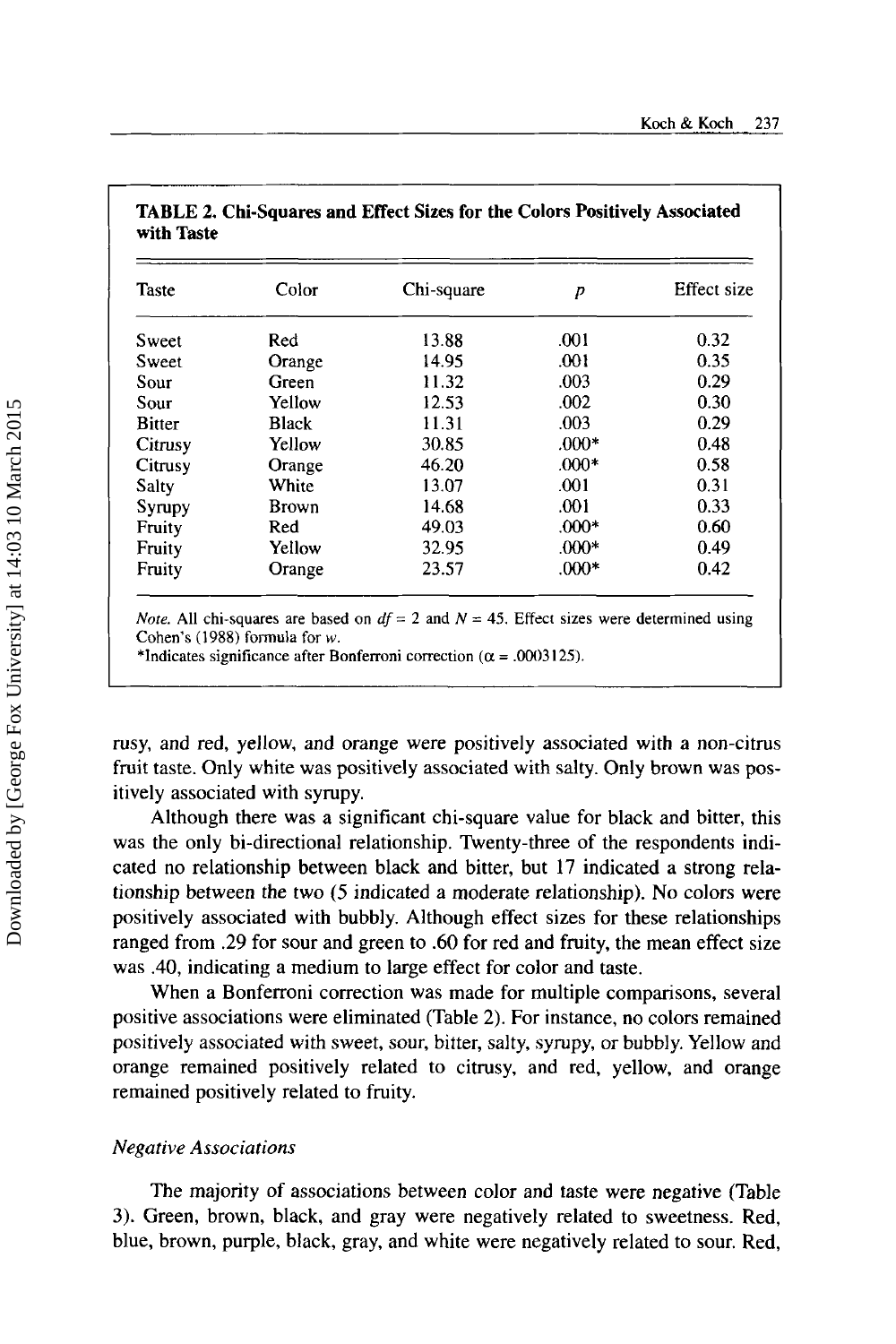| Taste         | Color        | Chi-square | $\boldsymbol{p}$ | <b>Effect</b> size |
|---------------|--------------|------------|------------------|--------------------|
| Sweet         | Green        | 8.22       | .016             | 0.25               |
| Sweet         | <b>Brown</b> | 26.4       | $.000*$          | 0.44               |
| Sweet         | <b>Black</b> | 55.09      | $.000*$          | 0.64               |
| Sweet         | Gray         | 58.32      | $.000*$          | 0.65               |
| Sour          | Red          | 14.55      | .001             | 0.33               |
| Sour          | Blue         | 11.32      | .003             | 0.29               |
| Sour          | <b>Brown</b> | 49.43      | $.000*$          | 0.60               |
| Sour          | Purple       | 8.22       | .016             | 0.25               |
| Sour          | <b>Black</b> | 49.03      | $.000*$          | 0.60               |
| Sour          | Gray         | 45.39      | $.000*$          | 0.58               |
| Sour          | White        | 58.32      | $.000*$          | 0.65               |
| <b>Bitter</b> | Red          | 9.84       | .007             | 0.27               |
| <b>Bitter</b> | Blue         | 10.91      | .004             | 0.28               |
| <b>Bitter</b> | Gray         | 10.24      | .006             | 0.27               |
| <b>Bitter</b> | White        | 30.85      | $.000*$          | 0.48               |
| Citrusy       | Red          | 10.24      | .006             | 0.27               |
| Citrusy       | Blue         | 21.01      | $.000*$          | 0.39               |
| Citrusy       | <b>Brown</b> | 36.5       | $.000*$          | 0.52               |
| Citrusy       | Purple       | 15.76      | .000             | 0.34               |
| Citrusy       | <b>Black</b> | 40.95      | $.000*$          | 0.55               |
| Citrusy       | Gray         | 53.47      | $.000*$          | 0.63               |
| Citrusy       | White        | 29.23      | $.000*$          | 0.46               |
| Salty         | Red          | 21.15      | $.000*$          | 0.39               |
| <b>Salty</b>  | Green        | 10.91      | .004             | 0.28               |
| Salty         | Yellow       | 9.03       | .011             | 0.26               |
| <b>Salty</b>  | Blue         | 12.26      | .002             | 0.30               |
| <b>Salty</b>  | <b>Brown</b> | 18.73      | $.000*$          | 0.37               |
| Salty         | Orange       | 22.77      | $.000*$          | 0.41               |
| <b>Salty</b>  | Purple       | 26.4       | $.000*$          | 0.44               |
| <b>Salty</b>  | <b>Black</b> | 17.92      | $.000*$          | 0.36               |
| Salty         | Gray         | 11.32      | .003             | 0.29               |
| Syrupy        | Green        | 17.92      | $.000*$          | 0.36               |
| Syrupy        | Blue         | 12.26      | .002             | 0.30               |
| Syrupy        | <b>Black</b> | 10.24      | .006             | 0.27               |
| Syrupy        | Gray         | 40.54      | $.000*$          | 0.55               |
| Syrupy        | White        | 29.23      | $.000*$          | 0.46               |
| Fruity        | <b>Brown</b> | 37.31      | $.000*$          | 0.52               |
| Fruity        | <b>Black</b> | 58.73      | $.000*$          | 0.66               |
| Fruity        | Gray         | 53.74      | $.000*$          | 0.63               |
| Fruity        | White        | 37.31      | $.000*$          | 0.52               |
| <b>Bubbly</b> | Red          | 13.88      | .001             | 0.32               |
|               |              | 8.62       | .013             | 0.25               |

#### **TABLE 3. Chi-squares and Effect Sizes for the Colors Negatively Associated with Taste**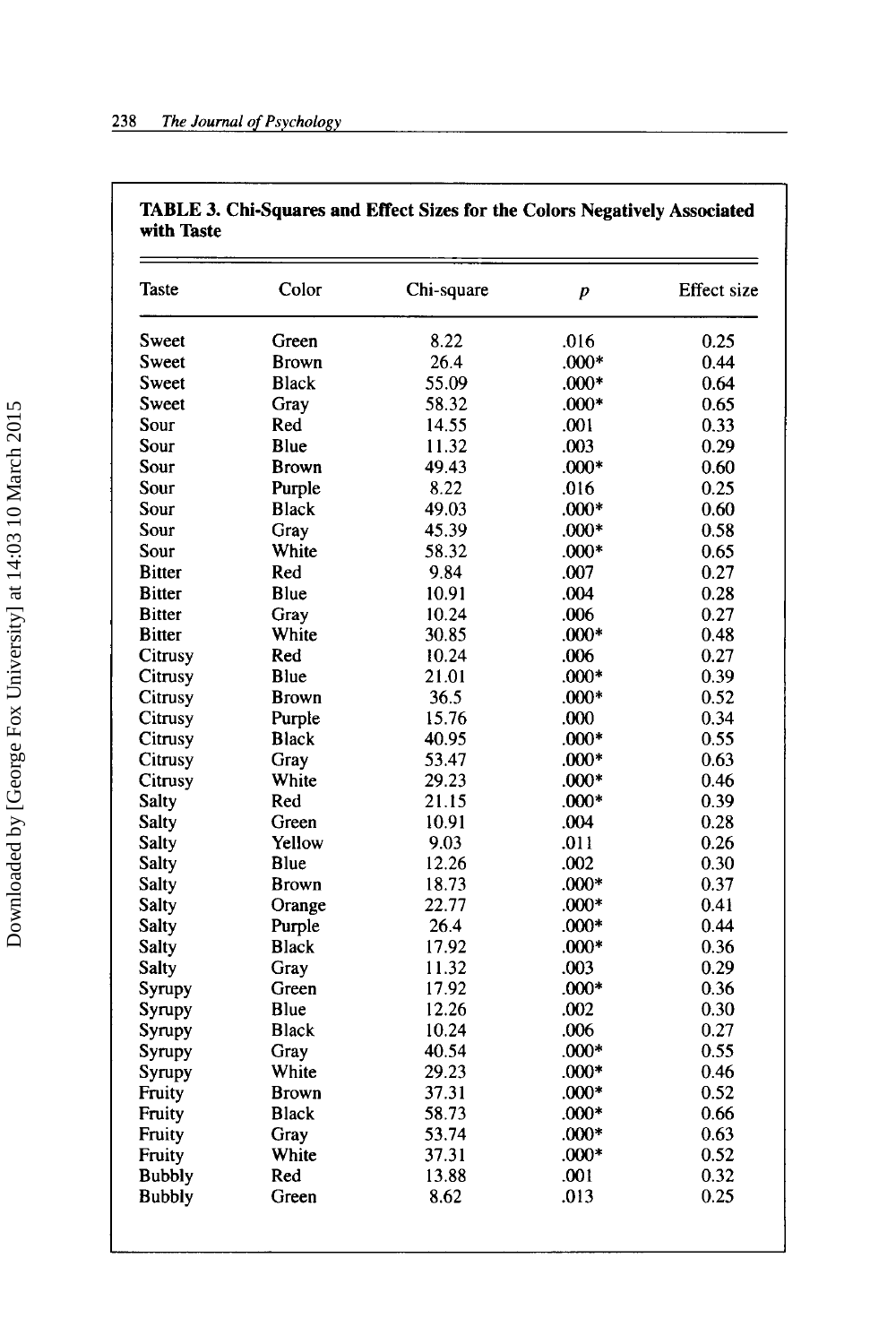| <b>Taste</b>  | Color        | Chi-square | $\boldsymbol{p}$ | Effect size |
|---------------|--------------|------------|------------------|-------------|
| <b>Bubbly</b> | <b>Brown</b> | 19.93      | $.000*$          | 0.38        |
| <b>Bubbly</b> | <b>Black</b> | 40.95      | $.000*$          | 0.55        |
| <b>Bubbly</b> | Gray         | 37.31      | $.000*$          | 0.52        |

blue, gray, and white were negatively associated with bitter. All colors except white were negatively related to salty. Red, blue, brown, purple, black, gray, and white were negatively related to citrus. Green, blue, black, gray, and white were negatively associated with syrupy. Brown, black, gray, and white were negatively related to fruity. Finally, red, green, brown, black, and gray were negatively associated with bubbly.

Effect sizes for the negative associations between color and taste ranged from *.25* for green and bubbly to .66 for black and fruity. The mean effect size was **.43,** again suggesting a medium to large effect. Statistical significance for the chi-square tests after the Bonfenoni correction are also presented in Table 3.

#### *Patterns in Associatioris*

Although most of the associations between color and taste were negative, 7 of the 10 colors were positively associated with at least one characteristic of taste. In fact, blue, purple, and gray were the only colors without a positive color-taste association. Just 3 of the 10 colors, however, produced positive associations with at least medium effect sizes with the four main tastes of sweet (red and orange), sour (green and yellow), bitter, and salty (white). Several colors were rated consistently across tastes. For instance, red was strongly associated with sweet but not associated with sour, bitter, and salty. Red was also positively associated with fruity (non-citrus) and negatively related to citrus. Similarly, green was negatively related to sweet but positively related to sour. Yellow and orange, on the other hand, were rated inconsistently across tastes. Yellow was positively associated with sour, citrusy, and fruity (non-citrus). Orange was positively associated with both citrusy and fruity (non-citrus).

#### **Discussion**

We conducted the present study to determine whether people have any preconceptions about taste based on color. The results indicate that a limited num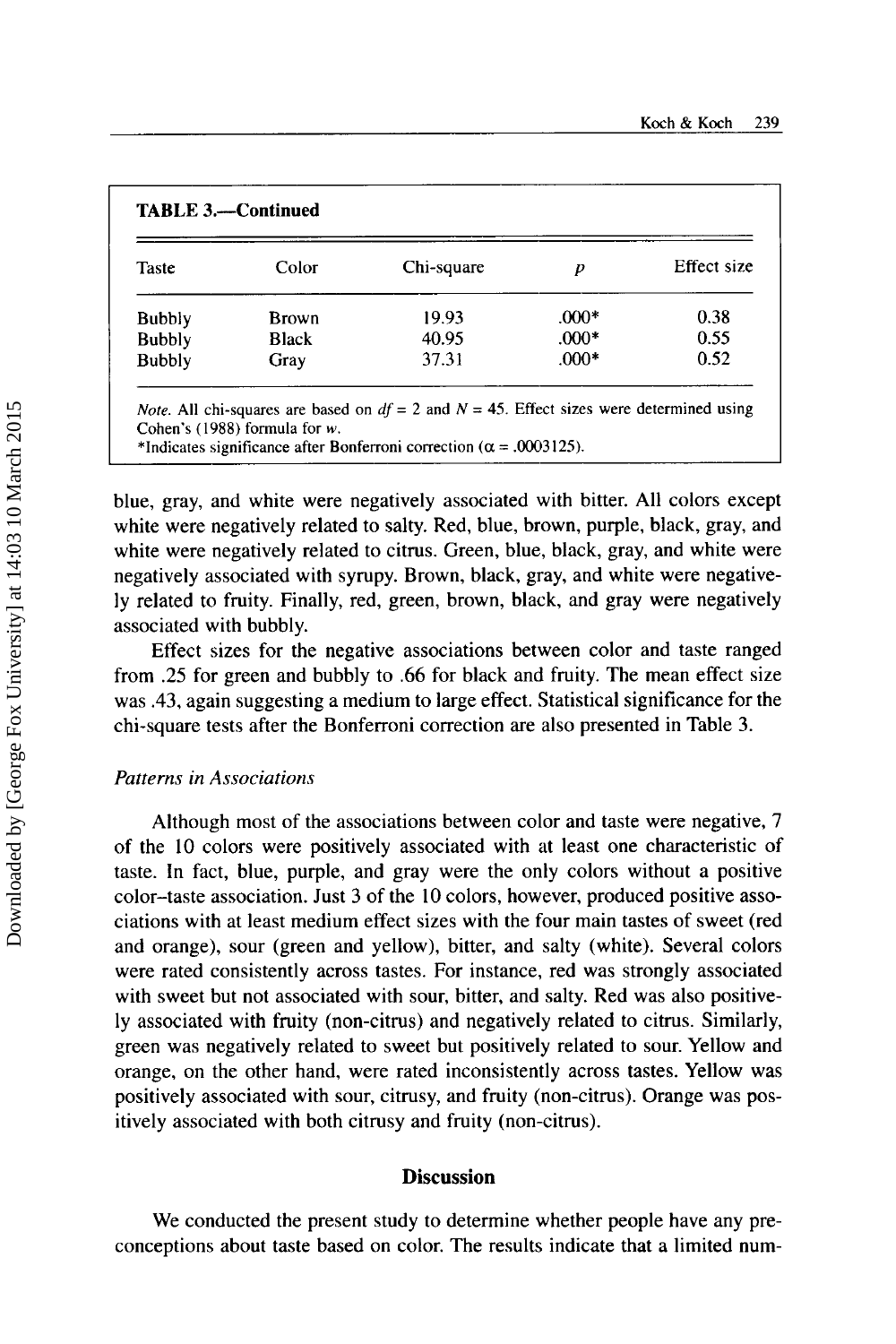ber of colors are positively associated with certain tastes. In fact, there are a few colors (e.g., red) that show a consistent pattern of responses across tastes, indicating color may have some influence on taste or at least the preconceptions of taste. However, most colors are not positively associated with taste. This finding is consistent with past research indicating that color has a limited impact on actual taste (Frank et al., 1989).

Nevertheless, color is commonly regarded as an important factor to consider when trying to enhance taste. It could be that visual information does not significantly influence the chemical senses of taste and smell. However, it could also be that the effect of color on food is minimal because it indirectly influences taste. In fact, it may be that color has nothing to do with the taste of food **or** drink but does affect the desirability of food or drink for different attributes and uses associated with sweetened foods (see Praettaelae & Keinonen, 1984).

Finally, the relationship between color and taste may reflect only the frequency with which certain colors and foods or drinks have been paired. For instance, syrupy has no colors positively associated with it after the Bonferroni correction although brown appears to be related to syrupy based on effect size. Syrups come in different colors. Maple syrup is brown, strawberry syrup is red, and blueberry syrup is blue. However, syrups are not green, gray, or white. Similarly, red, yellow, and orange are positively associated with fruity but brown, black, gray, and white are negatively related to fruity. Fruits are rarely brown, black, gray, or white.

Therefore, colors that are usually paired with a particular taste may have a strong positive association with that taste. Colors that are frequently but not always paired with a particular taste (or tastes that are paired with several different colors) may be moderately associated with that taste. Colors that are never paired with a particular taste (or indicate spoiled food) may have strong negative associations with that taste.

However, research has shown relationships between color and affect (Jacobs & Suess, 1975; Mehrabian, 1978; Valdez & Mehrabian, 1994; Wexner, 1954; Wilson, 1966), affect and buying behavior (Swinyard, 1995; Tom & Rucker, 1975), and color and buying behavior (Turley & Milliman, 2000). Thus, a few select colors may produce certain preconceptions about taste that make a particular food or drink more or less desirable. Simultaneously, these colors may also invoke related cognitions concerning affect and consumer behavior. The result of these combined cognitions may lead to a belief that the food or drink will taste good or that a product is **of** high quality.

**If** this is the case, then it should be possible to alter people's perception of taste by manipulating color, affect, and related consumer behavior (e.g., anticipated benefits **or** desirability). For example, can the color or color scheme of a food package influence taste? However, a systematic study of taste **or** of consumer behavior has not been conducted while varying multiple cognitive domains influenced by color. Therefore, the present findings suggest that color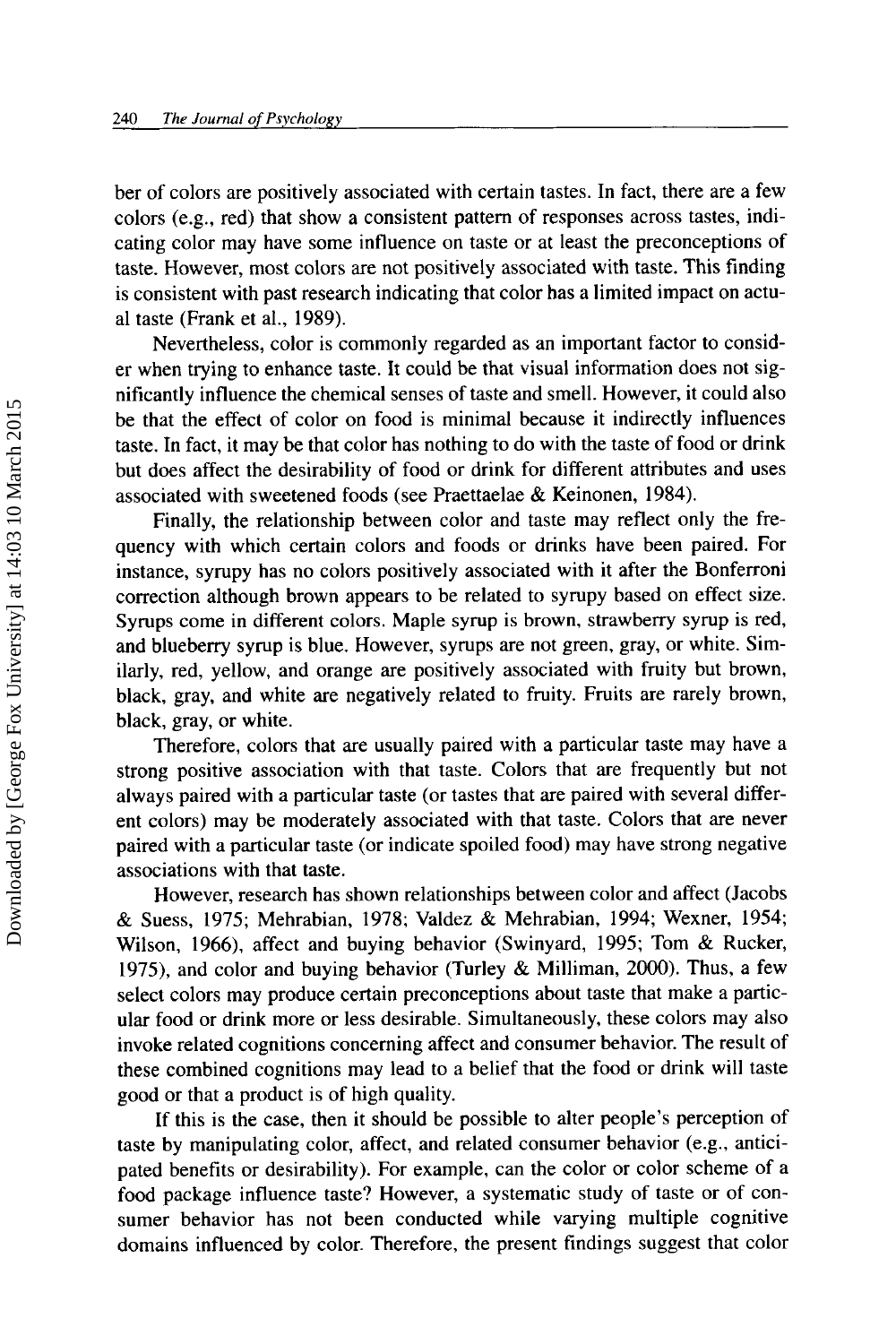may play a limited direct role in taste perception but that additional research needs to be conducted to examine the extent to which color indirectly influences desirability and taste.

#### **REFERENCES**

- Allen, C. T., & Madden, T. J. (1985). A closer look at classical conditioning. *Journal of Consumer Research, 12,* 301-315.
- Alley, R. L., &Alley, T. R. (1998). The influence of physical states and color on perceived sweetness. *The Journal of Psychology, 132,* 561-568.
- Cohen, J. (1988). *Statistical power analysisfor the behavioral sciences* (2nd ed.). Hillsdale, NJ: Erlbaum.
- Current Health. (1993, April). The taste team. *Copy Editor; 16(8),* 23.
- Evans, I. M., & Kagehiro, D. K. (1977). Subjective estimates of shock probability following classical aversive conditioning with visual and gustatory conditioned stimuli. *Behaviour Research* & *Therapy, 15,* 202-204.
- Dean, J. (1988, May). When hot lures go cold. *Outdoor Life,* 73.
- Frank, R. **A.,** Ducheny, K., & Mize, S. J. (1989). Strawbemy odor, but not red color, enhances the sweetness of sucrose solutions. *Chemical Senses, 14,* 371-377.
- Guinard, J., Souchard, A., Picot, M., Rogeaux, M., & Siefferman, J. **(1** 998). Sensory determinants of the thirst quenching character of beer. *Appetite*, 31, 101-115.
- Holloway, M. (1993). Pitohui! *ScientiJic American, 268(* **I),** 20.
- Hyman, **A.** (1983). The influence of color on the taste perception of carbonated water preparations. *Bulletin of the Psychonomic Society, 21,* 45-148.
- Jacobs, K. W., & Suess, J. F. (1975). Effects of four psychological primary colors on anxiety state. *Perceptual and Motor Skills, 41.* 207-210.
- Koch, C., Koch, E. C., & Forbes, A. (2001, August). *Replicating the Stroop effect with three brands of soda.* Paper presentation at the 109th Annual Convention of the American Psychological Association, San Francisco, CA.
- Long, C. (1995). Redder isn't better. *Organic Gardening, 42(8),* 15.
- Maxwell, A. E. (1970). Comparing the classification of subtests by two independent judges. *British Journal of Psychiatry, 116,* 651-655.
- Mehrabian, A. (1978). Measures of individual differences in temperament. *Educational and Psychological Measurement, 38,* 1105-1 117.
- Moskowitz, H. R. (1972). Subjective ideals and sensory optimization in evaluating perceptual dimensions in food. *Journal of Applied Psychology, 56, 60–66.*
- Nisan, M. ( 1973). Evaluation of temporally distant reinforcements. *Journal* of *Personality and Social Psychology, 26,* 295-300.
- Norton, W. E., & Johnson, F. N. (1987). The influence of intensity of colour on perceived flavour characteristics. *Medical Science Research, 15,* 329-330.
- Praettaelae, R., & Keinonen, M. (1984). The use and the attributions of some sweet foods. *Appetite, 5,* 199-207.
- Oram, N., Laing, D. G., Hutchinson, I., & Owen, J. (1995). The influence of flavor and color on drink identification by children and adults. *Developmental Psychobiology, 28,*  239-246.
- Reardon, P., & Bushnell, E. W. (1988). Infants' sensitivity to arbitrary pairings of color and taste. *Infant Behavior* & *Development, I I,* 245-250.
- Rosnow, R. L., & Rosenthal, R. (1991). *Essentials of behavioral research: Methods and data analysis* (2nd ed.). New York: McGraw-Hill.
- Rosnow, R. L., & Rosenthal, R. (1996). Computing contrasts, effect sizes, and counternulls on other people's data: General procedures for research consumers. *Psychologi-*